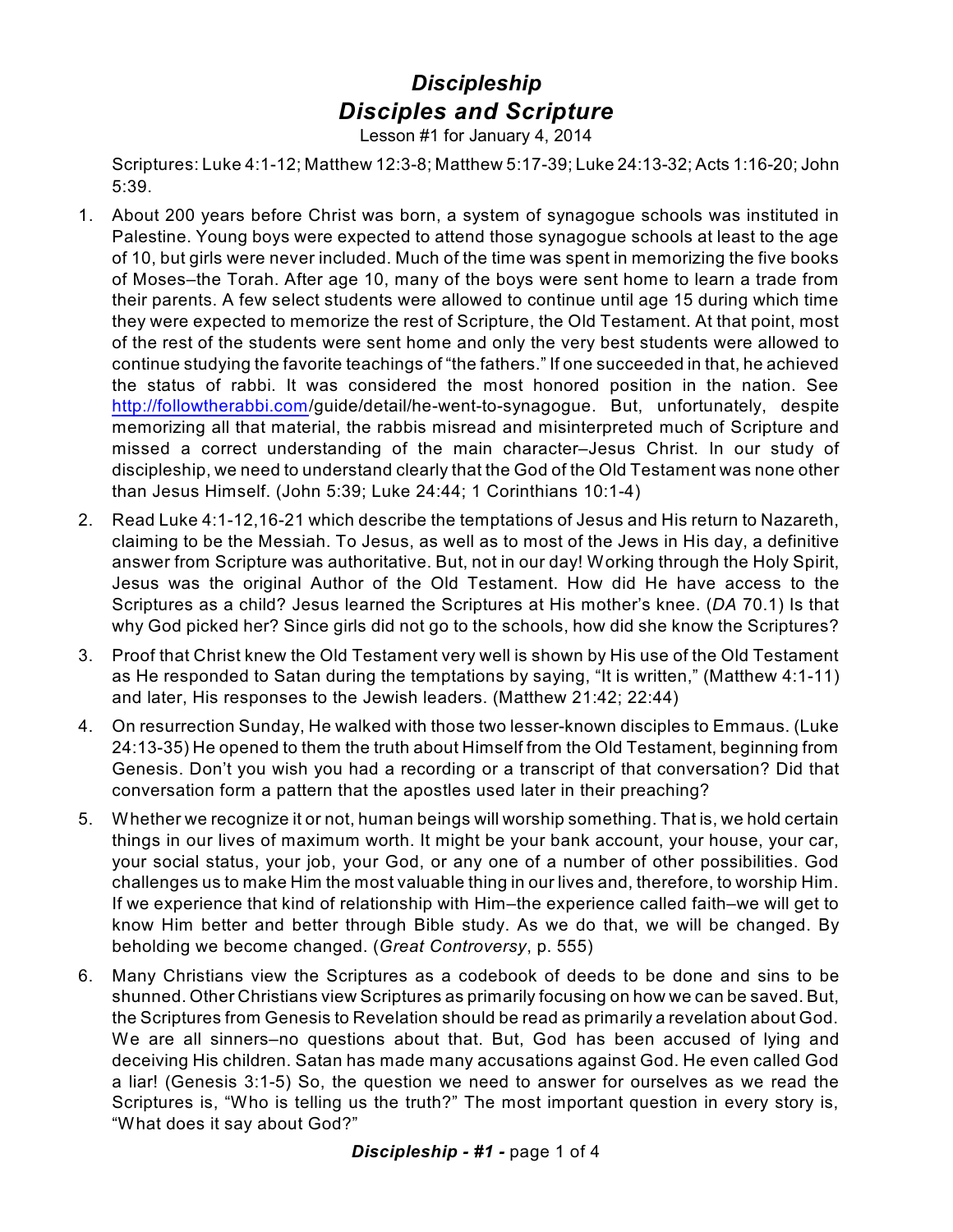- 7. Read **Matthew 5:17-20**; 12:3-8; 15:3-11; John 10:34-37; **17:14-19**; Luke 24:44; compare 2 Timothy 3:16-17. These are just a few of the texts referencing times when Jesus used Scripture to clarify the truth. Since Scripture was regarded as the ultimate authority in His day, scriptural evidence worked well. In our day, so many people have lost their confidence in Scripture, or never had it to begin with, and have come to regard the Scriptures as nothing more than myth or a book of good moral principles by which one may choose to live his life. One illustration of this was found on a huge billboard posted in Times Square in New York City during the Christmas season in 2012. It pictured Santa Claus beside a picture of Jesus Christ. Underneath it said, "Keep the Merry! Dump the Myth!" In this Christmas season of 2013, one Christian group responded by posting a large billboard also in Times Square which said, "To all of our atheist friends: THANK GOD YOU'RE WRONG." Once again, the question should be: How do we know who is telling us the truth?
- 8. Have you ever discussed with a Christian friend of another faith whether or not he believes the major miraculous events of Scripture? Creation? The flood? The virgin birth? Or, even the bodily resurrection of Jesus? And what is their response when you talk about a literal second coming? How many of them believe in these things? And if most or all of these things are nothing but myths, why should we care? Why should we dedicate our lives and spend our time studying them?
- 9. When one of your Christian friends says that the stories in Genesis 1-11 are nothing but myth, what is he saying? The implication is that since there is no way to verify those events archaeologically, they are nothing more than a collection of stories passed down through generations and probably embellished greatly–not a reliable or true account.
- 10. The book of Matthew is organized more or less topically. There are five great sermons in Matthew. The first one is often referred to as the Sermon on the Mount. Read Matthew 5:17- 39. How are we supposed to understand Jesus's numerous references to the Old Testament saying: "It was said..., but I say"? Don't we believe that the Old Testament statements were from Jesus Himself? Why was Jesus overturning those statements? Or, was He? Was He opposing the interpretations that the rabbis had given? A more careful look at the statements makes it clear that Jesus was raising the standard of what He expected of His followers much higher than the Jews had previously done. No legalistic approach to religion would do. Later, Paul recognized that none of us could do it alone. (See Romans 7) But, all three Members of the Godhead are on our side! (See Romans 8:26-31)
- 11. You can read the Sermon on the Mount in a few minutes. The context seems to suggest that He preached to the crowd for most of the day. Why do you think people were so attracted to His words and His Person?

As something strange and new, these words fall upon the ears of the wondering multitude. Such teaching is contrary to all they have ever heard from priest or rabbi. They see in it nothing to flatter their pride or to feed their ambitious hopes [that Jesus would liberate them from the Romans]. But there is about this new Teacher a power that holds them spellbound. The sweetness of divine love flows from His very presence as the fragrance from a flower. His words fall like "rain upon the mown grass: as showers that water the earth." Psalm 72:6. All feel instinctively that here is One who reads the secrets of the soul, yet who comes near to them with tender compassion.—Ellen G. White, *Thoughts From the Mount of Blessing*, p. 6. [Content in brackets is supplied.]

12. What is our approach to Scripture in our day? Do we sound more like Pharisees and Sadducees? Or, more like Jesus? Haven't most of Jesus's statements proved to be true?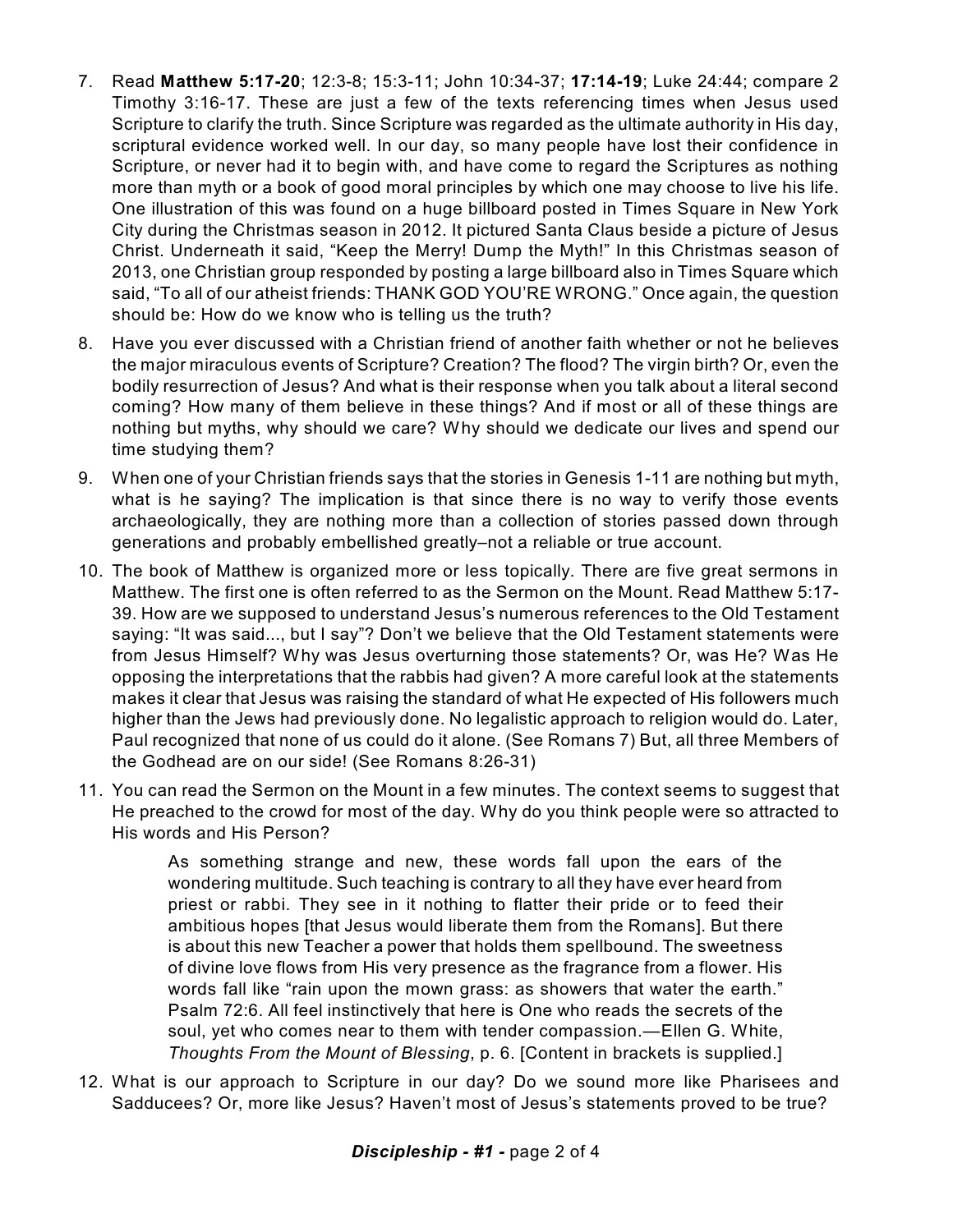- 13. Jesus had a number of encounters with individuals described in the Gospels. Think of His conversations with Nicodemus, Mary, the Samaritan woman, Zacchaeus, and the rich young ruler. What do these stories tell us about His mission to earth and discipleship? His messages fit each individual. Jesus fulfilled the prophecies about Himself in the Old Testament.
- 14. Read John 13:18-20; Luke 10:25-28; 24:13-32. For example, look at the way Jesus talked to the two disciples on the road to Emmaus.

Beginning at Moses, the very Alpha of Bible history, Christ expounded in all the Scriptures the things concerning Himself. Had He first made Himself known to them, their hearts would have been satisfied. In the fullness of their joy they would have hungered for nothing more. But it was necessary for them to understand the witness borne to Him by the types and prophecies of the Old Testament. Upon these their faith must be established. Christ performed no miracle to convince them, but it was His first work to explain the Scriptures. They had looked upon His death as the destruction of all their hopes. Now He showed from the prophets that this was the very strongest evidence for their faith.

In teaching these disciples, Jesus showed the importance of the Old Testament as a witness to His mission.—Ellen G. White, *The Desire of Ages*, pp. 796-799.

- 15. Read Luke 24:32 again. What was it that "made their hearts burn within them"? What does that mean? Have you ever heard a sermon or a Sabbath school program that made your heart burn within you? What about when reading the Bible? Or, Ellen White?
- 16. Why did the religious authorities take such an opposing attitude toward the teachings of Jesus? Read Matthew 12:15-21. Jesus performed a fantastic miracle–healing a man's hand–and what was their response? They were determined to kill Him because He did it on the Sabbath! And how did Jesus respond? He left the area!
- 17. Jesus demonstrated repeatedly that He knew how to read peoples thoughts and that He understood not only the Old Testament but its fulfillment in His life and the events surrounding His life.
- 18. Read Mark 1:1-3; Acts 1:16-20; 3:22-24; **Romans 10:10-11**. It is very clear that Jesus regarded the Scriptures as having ultimate authority. These verses teach us that His disciples came to have the same attitude about the Scriptures. When the disciples finally came to understand what Christ's mission was all about, it became the absolute focus of everything they did. Could that happen to Christians in our day? Would you say that it was more critical to have that attitude in their day? Or, more critical and important to have that attitude in our day? The apostles went forth after Pentecost–and Paul did the same about a year later–risking their lives and ultimately sacrificing their lives to spread the gospel.

Christ in His ministry had opened the minds of His disciples to these prophecies. . . . Peter in preaching Christ had produced his evidence from the Old Testament. Stephen had pursued the same course. And Paul also in his ministry appealed to the scriptures foretelling the birth, sufferings, death, resurrection, and ascension of Christ. **By the inspired testimony of Moses and the prophets he clearly proved the identity of Jesus of Nazareth with the Messiah and showed that from the days of Adam it was the voice of Christ which had been speaking through patriarchs and prophets**.—Ellen G. White, *The Acts of the Apostles*, pp. 221,222.

19. So, as Christians, how should we make use of Scripture today? What would happen if every Christian would kneel by his/her bed in the morning and pray that God would give him/her an *Discipleship - #1 -* page 3 of 4